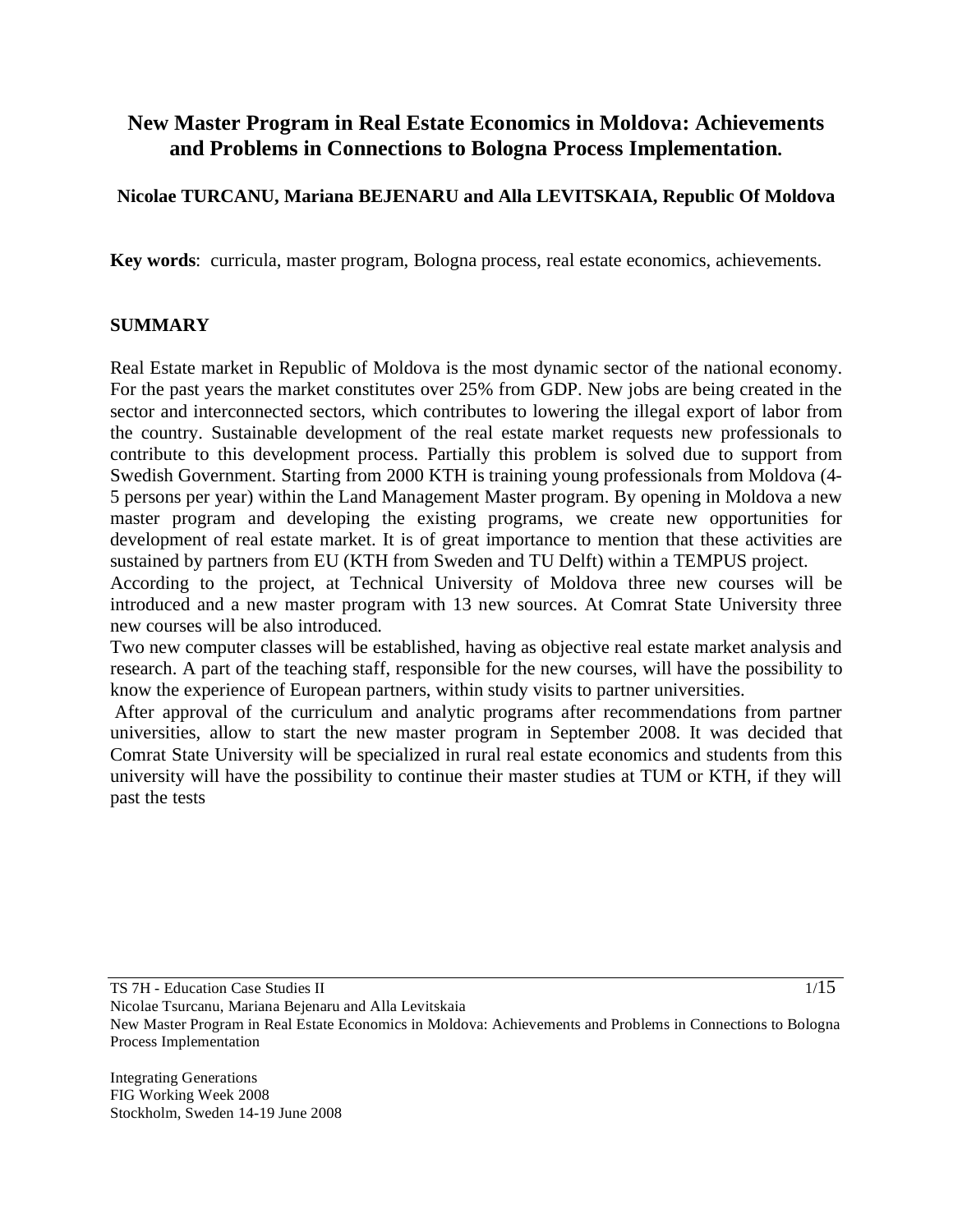# **New Master Program in Real Estate Economics in Moldova: Achievements and Problems in Connections to Bologna Process Implementation.**

## **Nicolae TURCANU, Mariana BEJENARU and Alla LEVITSKAIA, Republic Of Moldova**

## **INTRODUCTION**

The key objective of the Economic Growth and Poverty Reduction Strategy Paper EGPRSP and EU-Moldova Action Plan is to create the conditions for durable, private sector-led, pro-poor growth and taking advantage of Moldova's favorable location. Moldova's political environment has become more stable. The intervening period has seen steady improvement in economic performance, poverty reduction, and the management of public finances. Indeed, during the 1990s, Moldova faced one of the deepest and most prolonged recessions among the countries with transition economies. Stagnation of economy has led Moldova to the highest poverty rate in Eastern Europe and Caucasus. Nowadays the Moldavian economy has gradually begun to recover: real annual growth rates in the last three years are about 7.2 %.

Real Estate market in Republic of Moldova is the most dynamic sector of the national economy. For the past years the market constitutes over 25% from GDP. New jobs are being created in the sector and interconnected sectors, which contributes to lowering the illegal export of labor from the country. The real estate market in Moldova is widely acknowledged as one of the important sources of revenue for the state and, therefore, the Moldavian government stimulates its development. In particular, it is characterised by an increasing number of property transactions that in turn positively influences labor, services and goods markets. However, a growth of property market is hindered by imperfect legislation.

Besides that, Moldova faces many other problems, namely inefficient management of real estate by both governmental and private entities, an unreasonably high number of institutions involved in real estate transactions, impossibility to use modern machinery for agriculture due to a large number of small land plots, a lack of well-considered development plans for urban areas. The later has led to inefficient use of land resources and negative influence on real estate market (e.g., a considerable increase in land prices within the municipality of Chisinau). Due to these problems, a large number of municipalities receive less income and, therefore, are not able to improve public infrastructure.

TS 7H - Education Case Studies II

 $2/15$ 

Nicolae Tsurcanu, Mariana Bejenaru and Alla Levitskaia New Master Program in Real Estate Economics in Moldova: Achievements and Problems in Connections to Bologna Process Implementation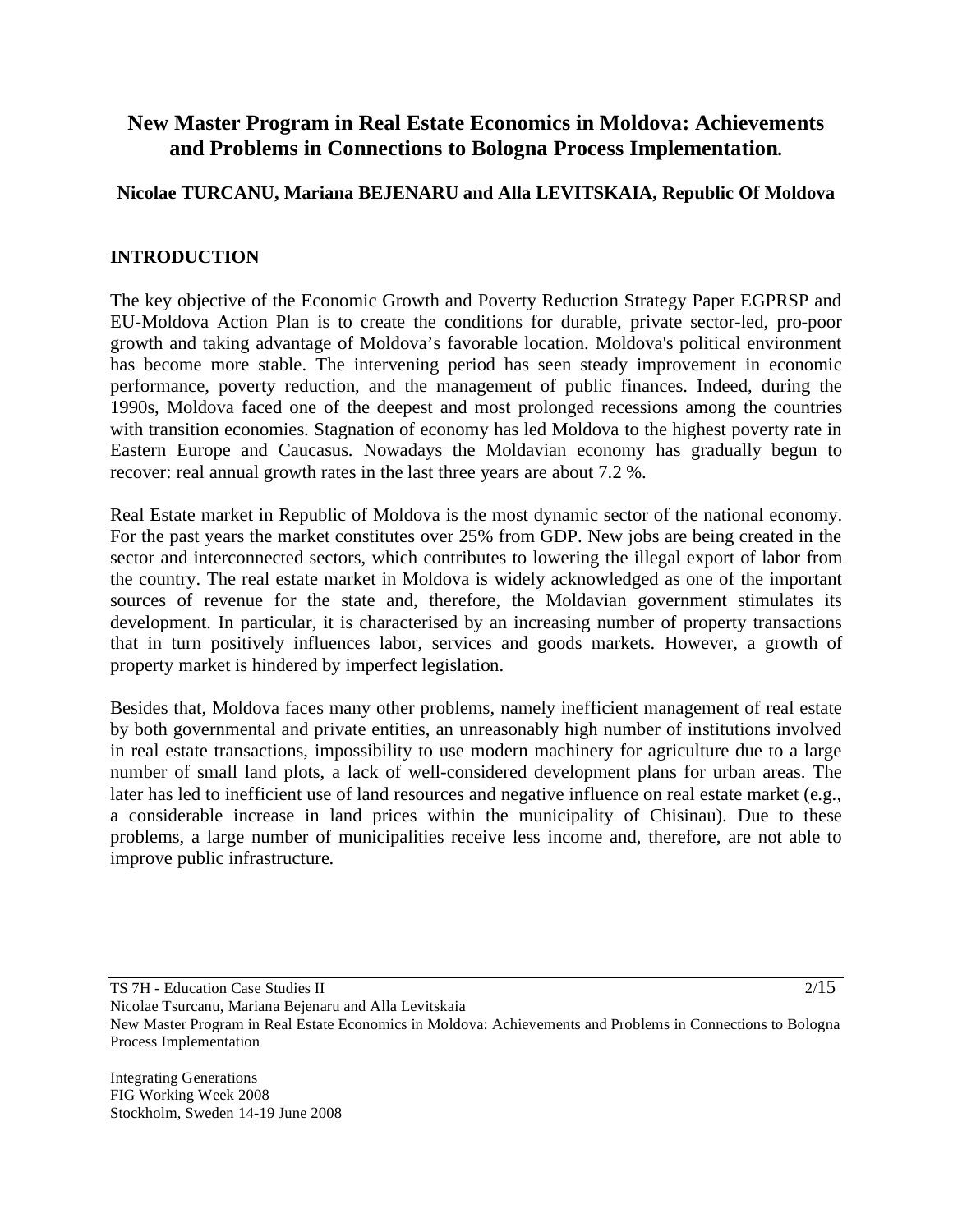Analysis of possibilities to be enrolled in the new master program show us some problems related to specific of educational system in Moldova:

 - engineering specialties, including Real Estate Appraisal, considered a technical specialization, have the 4 years duration of studies at bachelor level (240 credits), and at the same time economic specialization have three years and 180 credits;

 - college students are enrolled at bachelor level without considering their credits for specialty courses, and some of the courses have to be passed twice;

 - about 50-90% of bachelor students (until 2007 -90%) start to work in business sectors and need vocational training, which is not in the favor of fundamental training;

- two level of university titles exist in Moldova: PhD and Phd Habilitat.

By solving these and other up to date problems a new level of education system will be achieved, a competitive one and with possibilities to integrate in European and world education systems.

 Although the country had privatized the large state-owned farms, the new landowners' titles are still not registered properly. As a result, the owners are unable to sell their land, transfer it to the heirs, or use it as collateral for a loan. Moreover, there is no unified registration system and registration duty are split between municipalities, real estate agencies, and notaries. Thus, the landowners are exposed to uncertainty and counterclaims. It in turn hampers an economical growth of the whole country.

These problems can gradually be solved by the professionals with high competence and by active public participation. While the later is a long term goal for the Moldavian government, the toppriority educational goals have already been stated. They are as follows:

- to increase access to education, particularly for children from vulnerable families;

- to improve the quality of education;

- to raise the efficiency of management within the education sector.

It is clearly seen that quality of education is put in focus. At present the system of higher education of Moldova is on the way of integration into the European Higher Educational Area. In particular, the Republic of Moldova has signed the Bologna declaration and taken the responsibility to introduce the European education standards. It means that two level education is to be introduced, namely Bachelor (after three years) and Master Degree (two years) as well as ECTS is to be applied to the educational process. The Ministry of Education, Youth and Sports has already decided to make some changes in legislation on education and a number of drafts are being discussed in Moldova, for example, a draft of the new Law on higher education.

In accordance with the Strategy for Higher Education Development of Moldova, the period 2005- 2010 is devoted to organization of the higher education into three cycles; to assurance of the quality of the higher education and promotion of mobility for students and university teaching staff. Thus, the proposed project is in line with the country's strategy in area of higher education. The main problems of the educational system in Moldova are similar to those faced by other countries in transition:

TS 7H - Education Case Studies II Nicolae Tsurcanu, Mariana Bejenaru and Alla Levitskaia New Master Program in Real Estate Economics in Moldova: Achievements and Problems in Connections to Bologna Process Implementation

Integrating Generations FIG Working Week 2008 Stockholm, Sweden 14-19 June 2008  $3/15$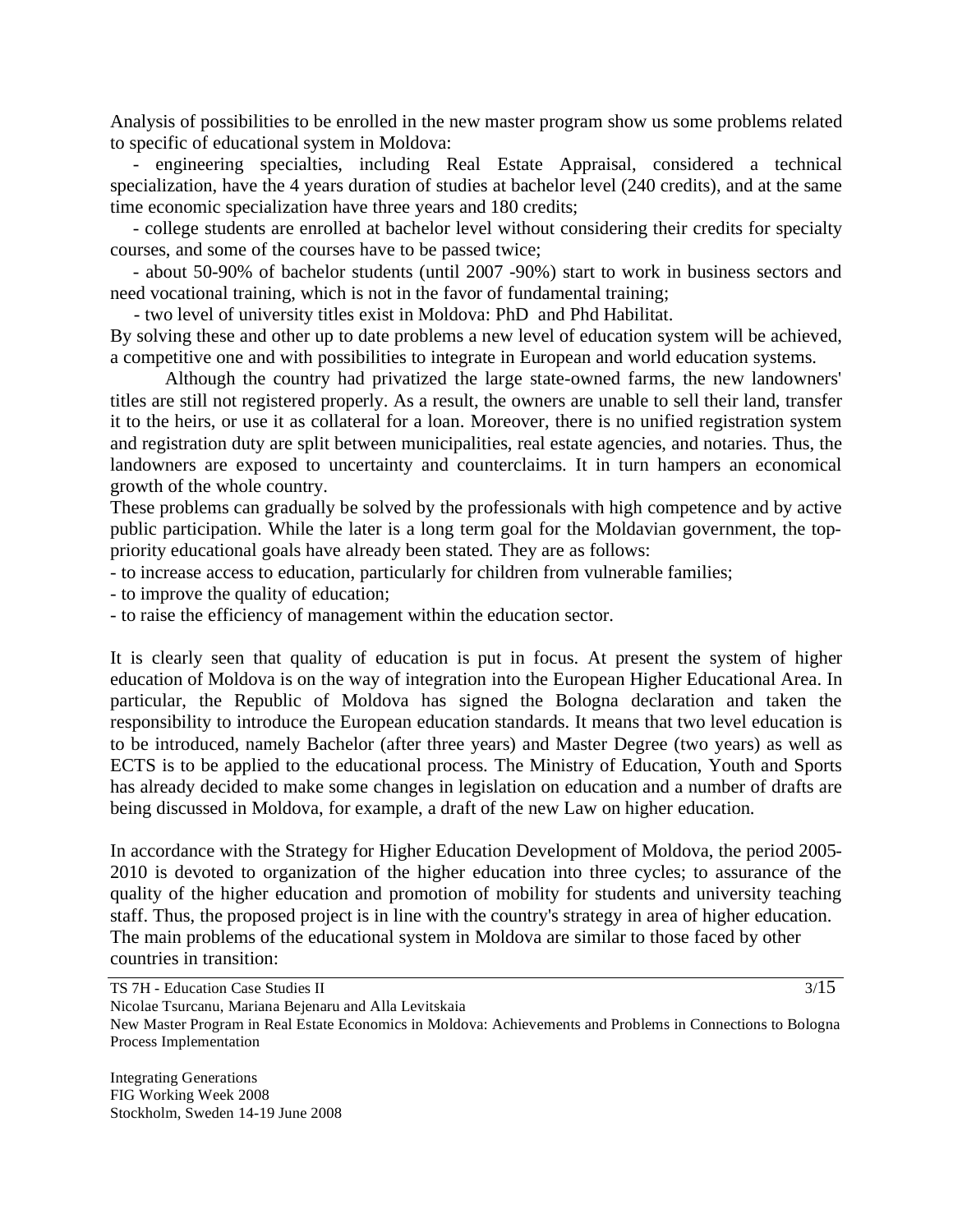- mainly technically oriented education;

- insufficient training of students in legal, managerial, and social subjects;

- big gap between education and profession;

- training highly specialised professionals without a broad horizont;

- inflexible educational system (i.e. impossibility to change study program after obtaining Bachelor degree, for example, for an engineer to continue education for Master in economics.)

- acute shortages of teaching materials and equipment; low efficiency in use of facilities and staff. Two participating Moldavian universities are not exceptions. They experince the abovementioned problems in full measure. In particular, the Faculty of Engineering Economy and Business of Technical University of Moldova (TUM) is a relatively new structure at the university and has rather moderate provision of technical facilities. For example, the Faculty uses the IT centre for students exercises with capacity of 25 students while the total number of students trained is 1500. Obviously it is not enough for qualitative training of students. There is a library with a sufficient number of textbook but they are mostly out-dated.

The Faculty experiences a shortage of premises and, thus, the teaching process is organised in two session (i.e. morning and afternoon). But this situation is going to change soon: a new university building is being built and is already ready at 75%. Teaching staff of the Faculty is highly competent, about 50 teachers of 70 Faculty's teaching staff possess academic degrees (PhD or Doctor Habilitat). Unfortunately, knowledge of English at the Faculty is rather poor: only 10% of teachers are able to freely communicate in English. Comrat State University (CSU) in general and the Department of Economics in particular is poorly provided with technical equipment (e.g., PCs, multumedia, etc.). To encrease the quality of its education, the university is primarily to be supplied with a significant number of PCs. Moreover, there is an urgent need for expanding of library in terms of books and periodicals. Most of teachers need to be retrained in terms of IT skills to apply modern teaching methodology to the educational process as well as in terms of English skills to wider communicate with the European colleagues.

Today's economical development of Moldova and the adopted policy to the European integration give grounds to belive that this trend will remain. Having identified the strategic goal of the project, the consortium members have decided to undertake a two year Curriculum Development project due to the scope and intensity of the work to be performed in this framework. The main project objective is to develop a new Master program in Real estate economics at TUM and a new Bachelor program in Real estate economics at TUM and CSU by September 2009.

New programs will be introduced at the Faculty of Engineering Economy and Business of TUM and the Faculty of Economics of CSU. A complete set of new courses together with newly prepared teaching materials and modern IT teaching methodologies are to be developed and introduced within the implementation period. The new Master program at TUM will be taught during two years after obtaining by students Bachelor degree (i.e. after three years of their basic

 $4/15$ 

TS 7H - Education Case Studies II

Nicolae Tsurcanu, Mariana Bejenaru and Alla Levitskaia

New Master Program in Real Estate Economics in Moldova: Achievements and Problems in Connections to Bologna Process Implementation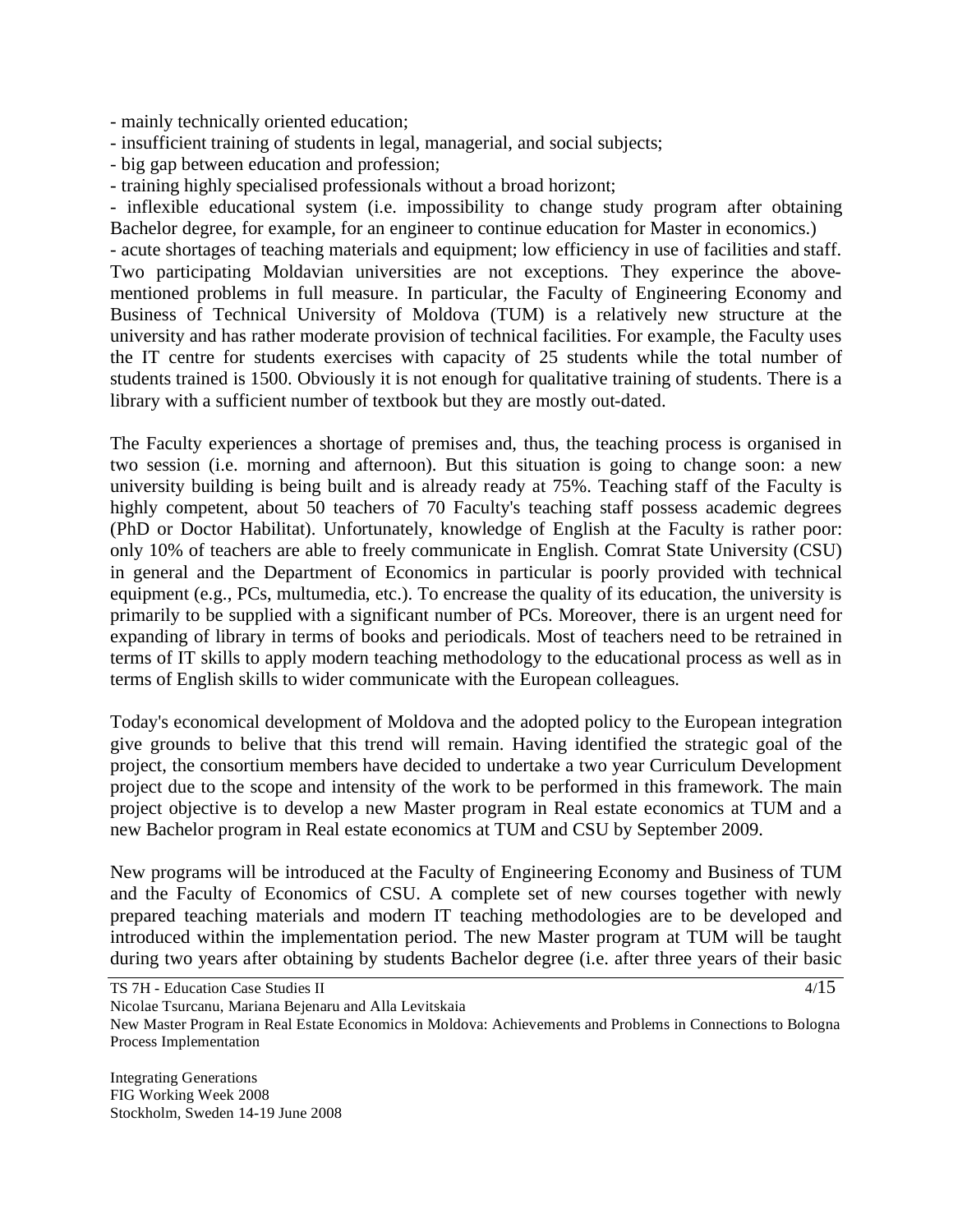university study), while new Bachelor program at TUM and CSU will last first three years at the universities. These programs will end up by obtaining Master or Bachelor degrees.

The main target groups of the project are the universities' teaching staff, Master and Bachelor students of the Faculty of Engineering Economy and Business at TUM as well as Bachelor students of the Faculty of Economics of CSU. Moreover, universities' decision-making bodies (e.g. the Councils of the Faculties and Universities' Councils at both universities) are to be also involved as well as staff from other Moldavian universities during the dissemination phase of the project. The total number of students to be educated at Bachelor and Master programs at two universities is estimated as 50-80 annually. During the project implementation the following main outcomes are to be produced:

- New curriculum for Master program in Real Estate Economics in accordance with European standards at TUM;

- Revised curriculum for Bachelor program in Real Estate Economics at TUM and CSU;
- Prepared new courses and coresponding teaching materials for two Moldovan Universities;
- Established Centres on Real Estate Economics at TUM and CSU;
- Trained teaching staff and students at TUM and CSU.

To ensure the relevance of the course content to requirements of the practice, a Reference team (7 persons) is to be created in the beginning of the project. It will consist of a representatives of universities' administrations and a representative of the Ministry of Education, Youth and Sports. The companies working on real estate market will also be presented. This Reference team will act as a consulting body for the project and at the same time will perform quality monitoring of the project outcomes. The activities on new curricula design will start with review of TUM and CSU's syllabuses and courses of economic profile and evaluation of the academic and technical potentials of both universities. The summary of this investigation will be presented during a kick off meeting at CSU. All the consortium members will be invited to ensure the common understanding of the project goals, outcomes and activities as well as roles of each partner. The management and communication procedures will be discussed and settled. During the kick-off meeting the project management group will be established. Moreover, a responsible teacher for each new course is to be assigned. It will facilitate successful development of courses and will simplify the selection procedure for future academic mobilities.

The main part of the project consists of development of new courses that will be prepared by responsible teachers from TUM and CSU in close cooperation with the partners from TU Delft and

TS 7H - Education Case Studies II

5/15

Nicolae Tsurcanu, Mariana Bejenaru and Alla Levitskaia New Master Program in Real Estate Economics in Moldova: Achievements and Problems in Connections to Bologna Process Implementation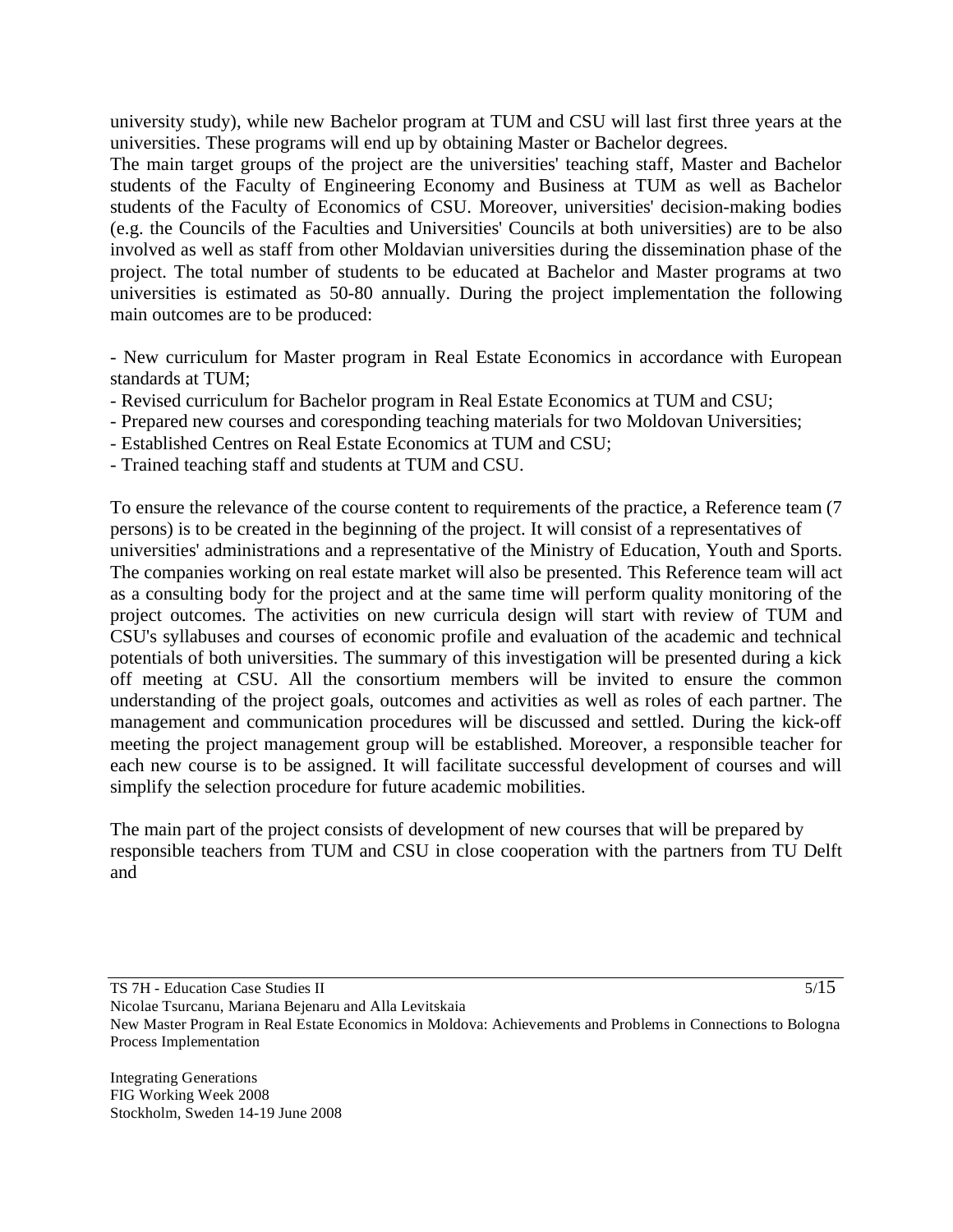KTH. The proposed twelve courses are organised in separate thematic modules as follows: Legal module:

## 1. General Civil and Public law (10 ETCS)

The course gives the student a broad overview of Civil law, including contract law, purchase law, consumers rights, law of payment claims, tort law, family law, and intellectual property law. The students shall also study European law, public law and competition law. The course starts with an orientation in the Moldavian legal system and the methods of jurisprudence. Students will also gain insight into the relation between law, public policy and administration. They will become acquainted with the major legal parameters within which Moldavian politicians and public servants function, especially with regard to constitutional law and administrative law. Students will learn skills to help them analyze the legal meaning of parlamentary statutes and to understand the implications of courts decisions.

## 2. Real estate law (6 ETCS)

The main attention will be given to transactions undertaken by individuals, that is to say, the real estate part of Civil law. Transfer and pledge of real estate, rent or granting of rights to real estate in general, tenancy and ownership, subdivision and partition of real property, validity of the deeds undertaken with real estate are to be considered. Moreover, control of such transactions and other activities, closely connected to authorities, exercising their functions are to be in focus.

## 3. Legislation related to real estate (i.e. Land law, Planning law, Housing law, Environmental law) (7 ETCS).

The course provides knowledge of legal issues connected to planning, environment and land use. The aim of the course is to provide a deeper knowledge about legal rules and procedures connected to housing, planning and environment. The course participators should be able to apply existing rules as well as account for their legal design from a critical perspective.

Economic module:

4. Real estate market analysis (7 ETCS).

This is an applied course in market analysis of housing and real estate markets from an international perspective, with special emphasis on international experience. The aim of the course is to give students knowledge of theories behind the methods of market analysis used by real estate firms. The course also helps to develop skills in methods for markets analysis.

## 5. Investment analysis (5 ETCS).

This course introduces students to the basic tools of evaluating the profitability of real estate investments under a variety of circumstances. These tools are essential in helping students to understand the way real estate assets should be valued. This knowledge allows to effectively use

 $6/15$ 

Nicolae Tsurcanu, Mariana Bejenaru and Alla Levitskaia

New Master Program in Real Estate Economics in Moldova: Achievements and Problems in Connections to Bologna Process Implementation

TS 7H - Education Case Studies II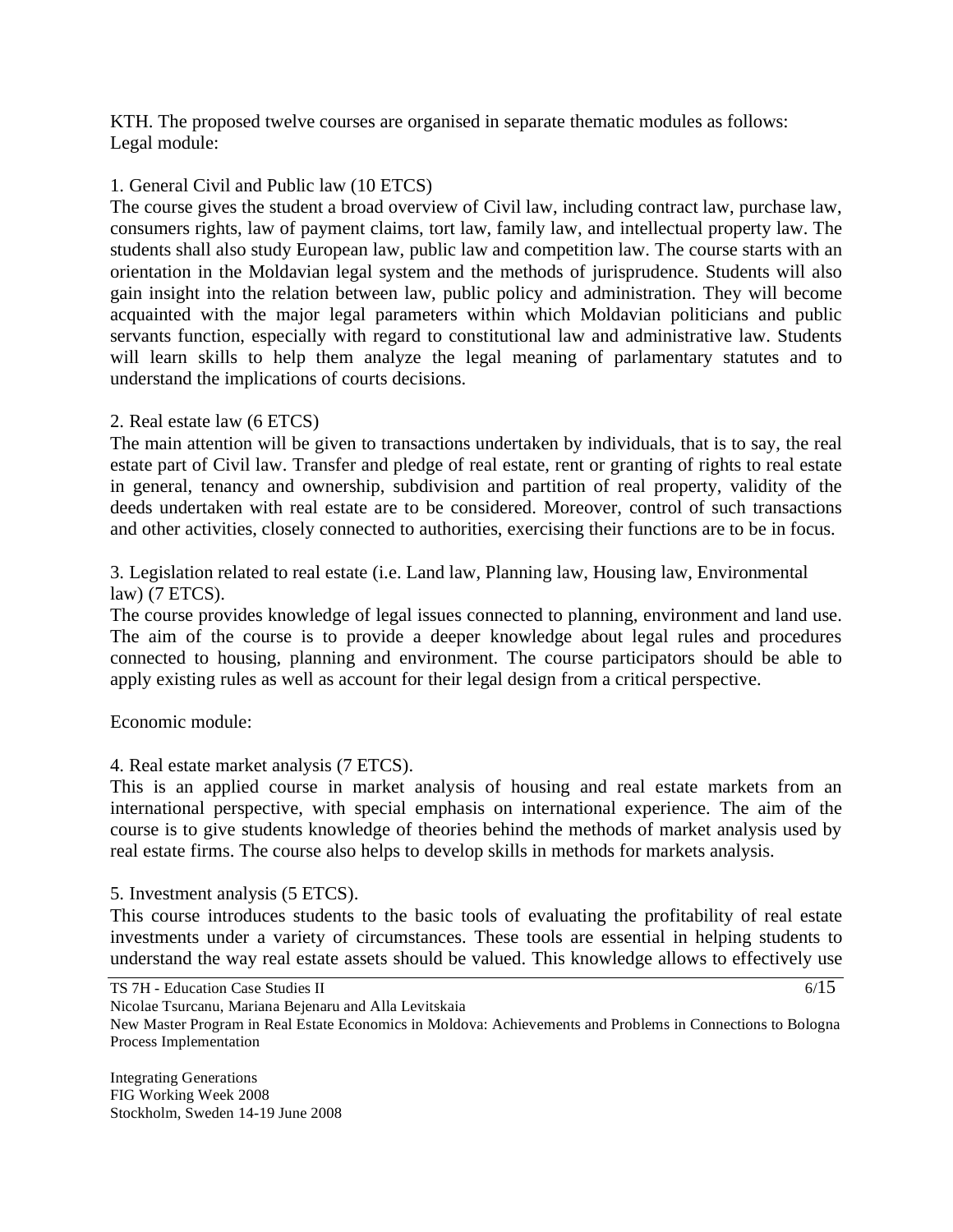one

of the most commonly used valuation methods for real estate assets – the discounted cash-flow model. The following topics are to be considered in detail: methods of investment analysis; net present value, internal rate of return, pay-off, nominal and real discount rates, sensitivity analysis as well as introduction to building cash flow models using spread sheet programs.

6. Real estate valuation and taxation (10 ETCS).

The course covers the following key issues: overview of valuation theory and methods; comparable sales method of valuation; income methods; property loans; property taxation; risk and return on property investments; valuation of forest and farms; valuation practices in developing countries; mass valuation. Moreover, the course provides knowledge of how consultancy firms work and an understanding of the effects of information technology in the valuation process. Taxation procedures and relevant laws with application to different types of real estate are also considered in detail.

7. Urban economics: advanced course (6 ETCS).

The aim of the course is to provide the students with modern knowledge of those theories, methods and models of urban and regional economics which are most relevant to spatial planning. At the end of the course students will have basic knowledge about methods to analyze economic interdependencies within a region and between regions.

8. Real estate finance and economics (7 ETCS). The course provides the students with instruments for in-depth valuation of financial arrangements related to real estate. The aim is to create an advanced understanding of techniques for valuation of financial contracts and portfolio analysis in areal estate context.

Technical module:

## 9. Geographic Information Systems (10 credits)

The course aims to provide the basics of land valuation and land use planning by using remote sensing and GIS. The course allows students to get familiar with the architecture of GIS. Emphasis is given to the application of GIS for sustainable use of land resources with adequate capability and technical know-how.

## 10.Urban Land Management (10 credits)

The aim of the course is to give a social and economic background for urban land development and to understand development processes as such. Special emphasis is given to implementation of plans from legal and economic point of view. The course is divided into three parts. Part 1 is devoted to property market in a broad sense. It puts the market in connection with economic development and investments, financial environment, land and housing policy, legal framework

 $7/15$ 

TS 7H - Education Case Studies II

Nicolae Tsurcanu, Mariana Bejenaru and Alla Levitskaia

New Master Program in Real Estate Economics in Moldova: Achievements and Problems in Connections to Bologna Process Implementation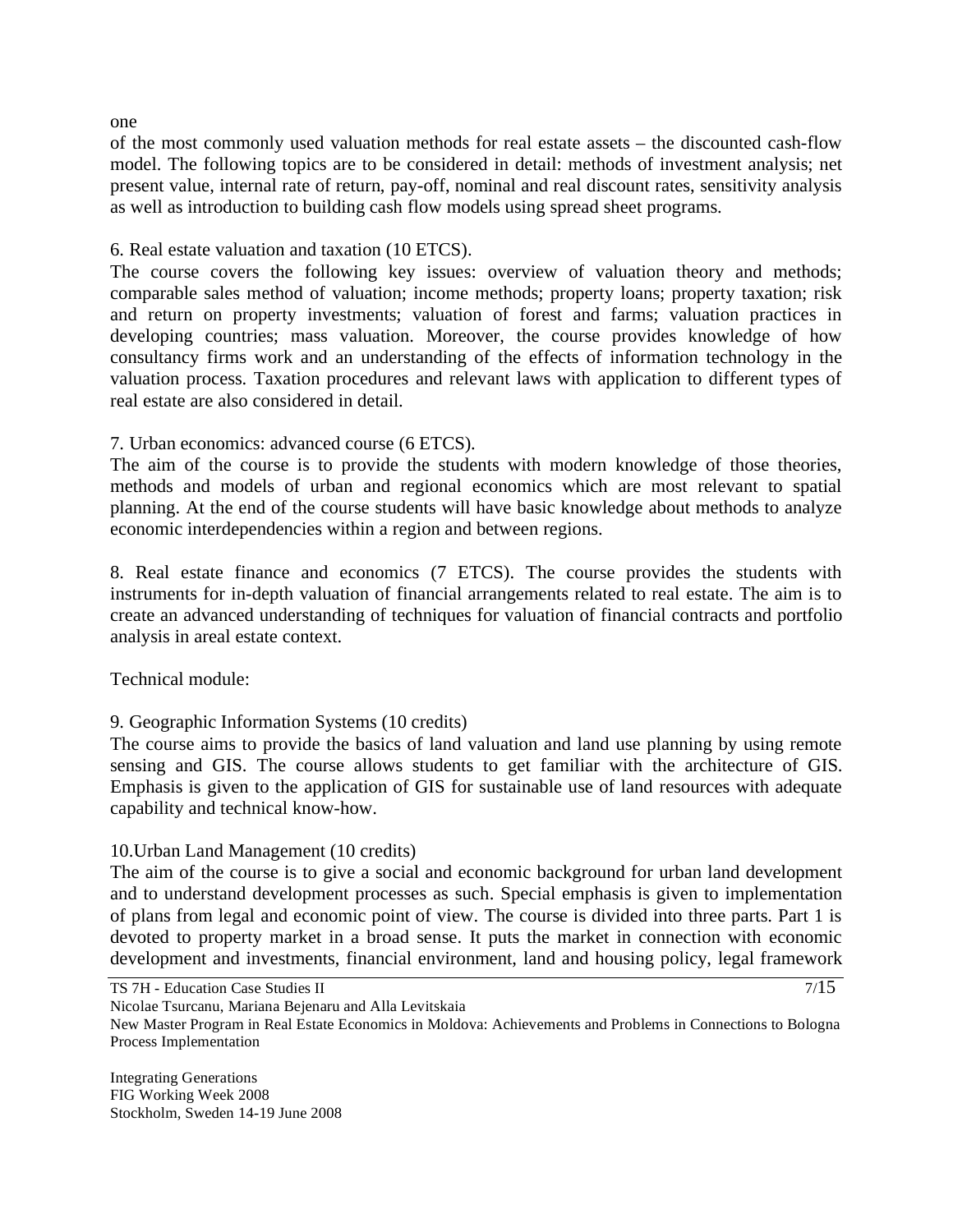and development processes as such. Part 2 is main part and emphasizes implementation of physical plans in urban and

suburban areas, including formal plan designation, participation procedures, implementation programs, infrastructure regulations, cost calculations, subdivision and compulsory purchases.

11. Real estate management course (7 ETCS) focuses on legal knowledge and skills regarding property management. The fundamentals of property management, renting, development, planning,

accounting, and auditing are taught. This course builds upon the topics applying concepts in a practical setting. Additional topics include tenant relations, budgeting, marketing, insurance, and remedying disputes.

12. Research philosophy (5 ETCS). The course gives a general introduction to scientific methodology and philosophy of science. The aim is to make the students familiar with the steps in a

scientific investigation, central concepts like theory, model, explanation, problems of objectivity in science, to explain the typical structure of a scientific report.

The following courses will be added into the Bachelor programs of TUM and CSU in order to strengthen a component of real estate economics in the existing curriculuim for students to be better prepared for the Master level:

- Fundamentals of real estate market (6 ETCS)

- Urban and regional economics (basic course) (7 ETCS)

- Fundamentals of civil and public law (7 ETCS)

To test the content of the new courses, it is planned to have one project year for "pilot" implementation of the courses. It means that some courses will be run during the second project year

and after completion, the course feedbacks from the students will be collected and analyzed to improve the quality and eventually update the courses to cover necessary topics. To assist in teaching process new teaching materials are to be prepared and published. Lecture notes of new courses as well as text books will be developed by TUM and CSU's teaching staff with assistance of academic staff from EU partners.

Next project step covers establishing of the Centres on Real Estate Economics at TUM and CSU. The Centres will be incorporated into the universities' structures according to the existing national regulations. They will be equipped with PCs and each student will have his/her own workplace during seminars. They will intensively be used for teaching/studying where students are to be both taught and examined and, therefore, new teaching methodologies will be applied. All necessary equipment will be purchased according to the procedures specified for EU funding. The equipment will be included into the registry of TUM and CSU and installed in the designated premises of the Universities. The premises will be prepared and furnished using own funds of

 $8/15$ 

Nicolae Tsurcanu, Mariana Bejenaru and Alla Levitskaia

TS 7H - Education Case Studies II

New Master Program in Real Estate Economics in Moldova: Achievements and Problems in Connections to Bologna Process Implementation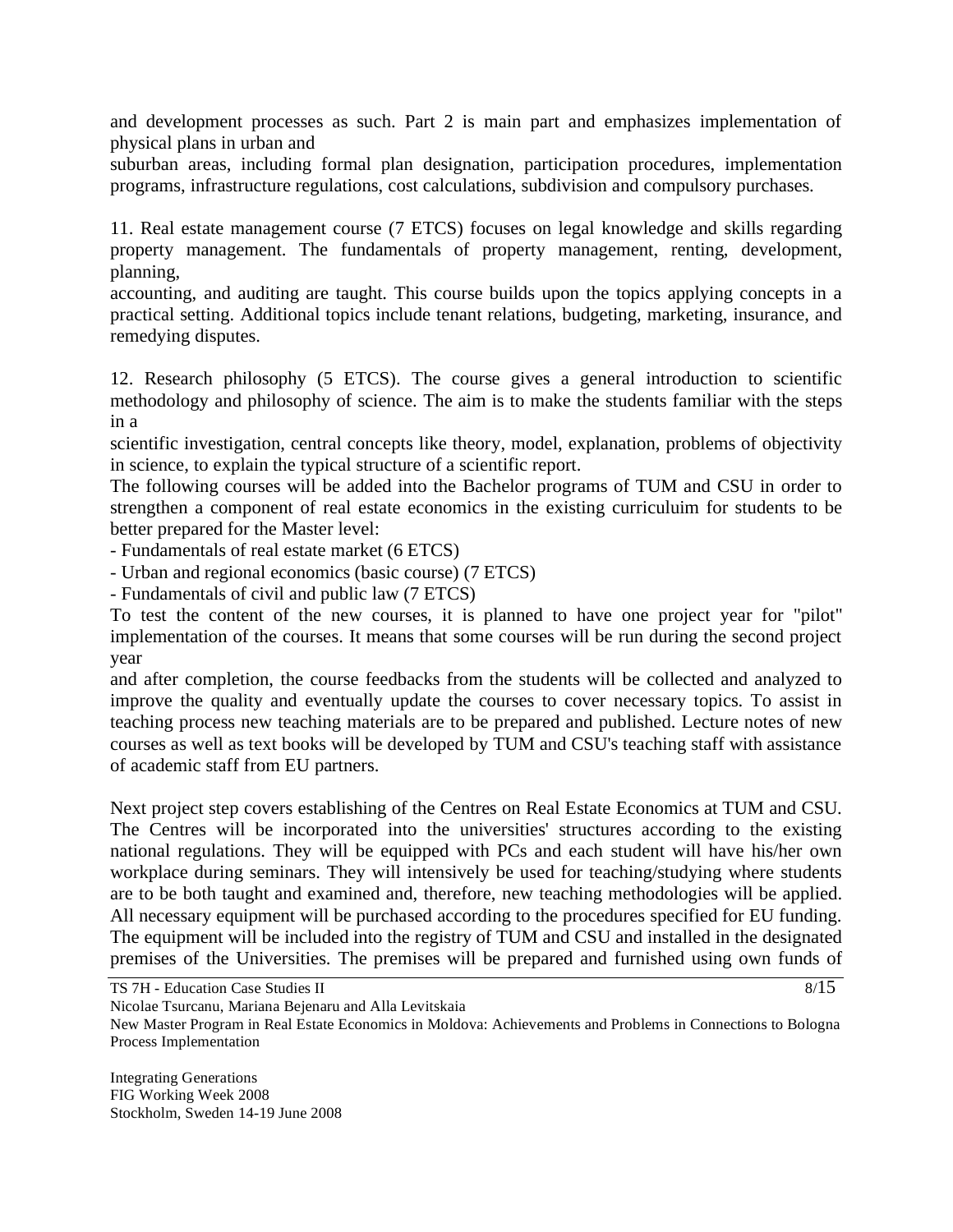both Moldavian universities. Several databases (permanently updated), relevant textbooks, and periodicals (both national and international) are also to be also purchased. Moreover, it is planned to establish internet connection with all the Centres' computers.

The project consortium considers the website as a very important tool for distribution of information and communication, therefore it will be launched shortly after the project starts and will contain the information available up to the date. Electronical versions of courses will be posted on the websites of the Centres as soon as they are produced and, therefore, it will grow and become mature together with the Centres. This approach will help to spread the information and reach wide target group among English, Moldavian Roumanian and Russian speaking readers. On the websites the information about the project developments as well as activities of the Centres will be presented. It is seen that these Centres will act as a dissemination centre of the best outputs reached during the project implementation for other Moldavian universities educating in adjacent specialties.

Moreover, the centres are supposed to be used not only by students and teachers but also by the citizens who are looking for any information related to real estate business. Within the framework of the project several student mobilities in both directions (i.e. from Moldova to EU and vice versa) are planned. The first mobility is participation of two students from TUM and/or CSU in the International Master's program in Land Management at KTH. The whole studying period (i.e. with writing Master thesis) will last from September 2008 till September 2009. The intention with this student mobility is to prepare new staff for teaching the newly developed courses at the Partner universities, therefore, to support education and training of young teachers by exposing them to other educational environment. The student selection procedure will be undertaken by KTH staff in Moldova. The selection criteria are as follows: potential candidates shall be post- or graduate students in economics and shall be employed by one of the participating Moldavian universities.

The selection procedure will consist of three parts, namely written translation (i.e. from Moldavian to English and vice versa) of a piece of professional text as well as oral discussion on relevant issues. The decision will be made jointly by the KTH staff in co-operation with TUM or CSU administration on the basis of level of students' performance. Another type of student mobility is practical placement of one EU student at TUM for a month. The main selection requirement is basic knowledge of Roumanian/Moldavian (or even Russian) and studying in the relevant field at the EU consortium university. The aim of this mobility is for students to collect factual information for writing a thesis and to reinforce mutual co-operation between the universities involved.

Moreover, the project intends to introduce new teaching IT methodologies. For this purpose a methodology seminar is to be organized at KTH for the Moldavian teaching staff. During a week

TS 7H - Education Case Studies II Nicolae Tsurcanu, Mariana Bejenaru and Alla Levitskaia

New Master Program in Real Estate Economics in Moldova: Achievements and Problems in Connections to Bologna Process Implementation

Integrating Generations FIG Working Week 2008 Stockholm, Sweden 14-19 June 2008  $9/15$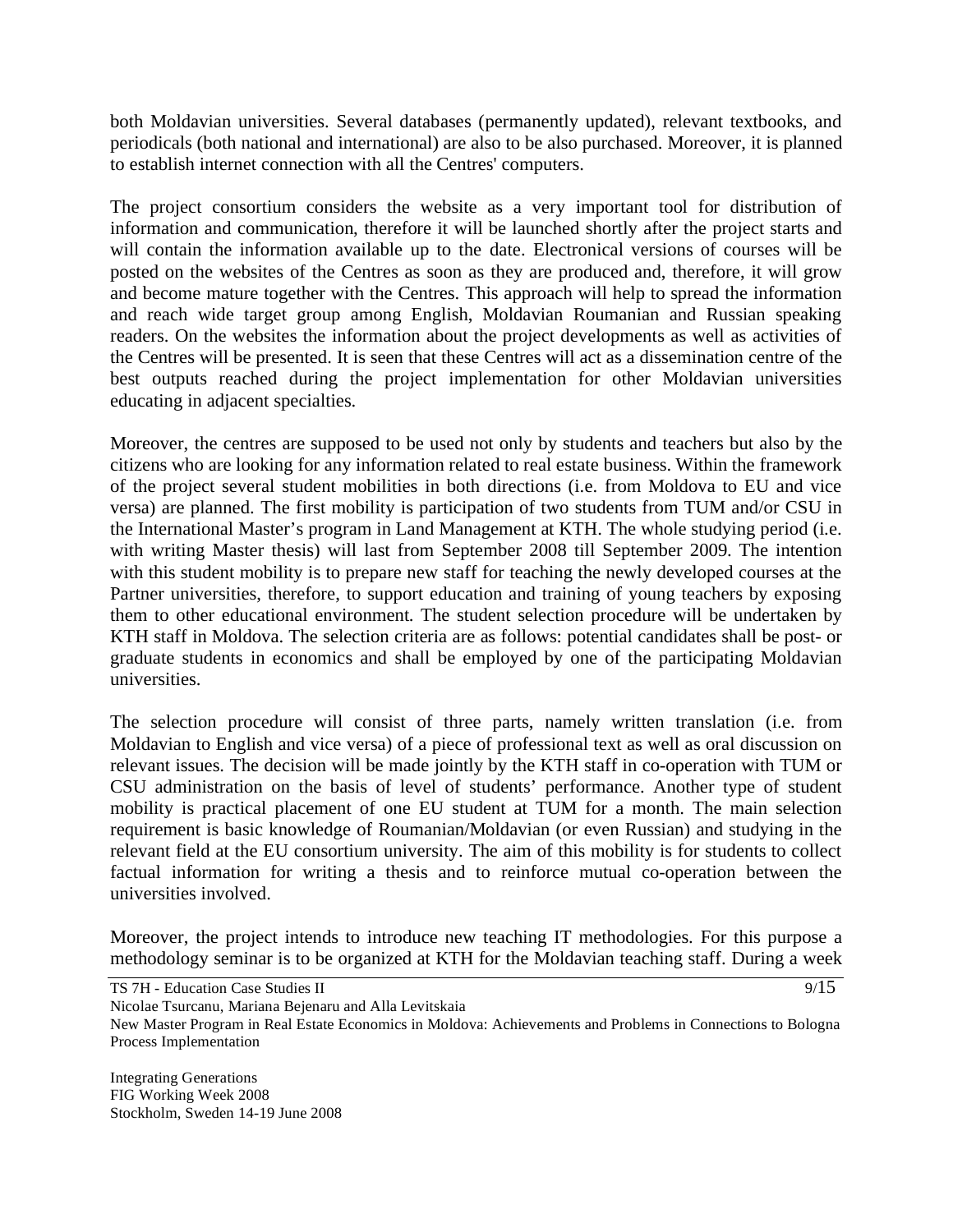teachers will get familiar with KTH's IT teaching experience with aim to apply it in the future at home universities in Moldova. The participating Moldavian teachers will be able to test on-line IT technology and to discuss it with KTH teaching staff. To facilitate introduction of new IT teaching methodologies and thereby to improve IT skills of Moldavian teachers, IT courses are also included in the project. These courses are mainly aimed at teaching staff in new study programs. After completion, the teachres will be able to apply IT teaching methodology to the educational process through development of on-line tests, exams, etc.

Retraining of teachers is to be organised in several ways, namely through study visits to the EU consortium members to increase teachers' professional competence as well as through English courses to improve teachers' English communication skills. Thus, two study visits of TUM and CSU staff to each EU consortium member for a two week period are planned. Selection of teachers for study visits is to be transparent. It means that a teacher assigned for a specific course (e.g., Real estate law) will participate in the visits especially developed for studying that specific subject. These study visits to the consortium member universities are designed for experience exchange, learning new teaching methodology, acquiring new ideas. To improve communicative skills of the teaching staff of the participating Moldavian universities intensive English courses are planned. They will be taught by English teachers of TUM and CSU on-site.

To promote new study programs, an advertising campaign is to be undertaken in Moldova in February-May of every year of the project (i.e. 2008 and 2009). To make this campaign visible, informational booklets about new study programs will be published and distibuted. The graduate students and teachers involved will advertise new study programs at the local and national level in Moldavian mass media. The training courses for enterprisers, local authorities, NGOs and other target groups are not formulated as an outcome of the project, but during the development of the new programs possibility to use them as a base for training courses for different target groups in the future will be discussed.

The project will also include extensive dissemination activities. The final dissemination event for this project – International conference "Educating Entrepreneurs in Real Estate Sector" will be organised in Chisinau at TUM to sum-up the project results, openly discuss existing challenges and identify new approaches for fruitful cooperation among the universities, businesses and public sector. There will be invited representatives of the Reference team and the European partners. Moreover, different stakeholders of the Moldavian real estate market and the teaching staff from other Moldavian universities as well as professionals from relevant government authorities are also to be invited.

The conference will summarise and disseminate results of the project as well as to discuss influence of education in Real Estate Economics on real estate sector of Moldova in particular and economical development of the whole society in general. The new role and responsibilities

 $10/15$ 

Nicolae Tsurcanu, Mariana Bejenaru and Alla Levitskaia

New Master Program in Real Estate Economics in Moldova: Achievements and Problems in Connections to Bologna Process Implementation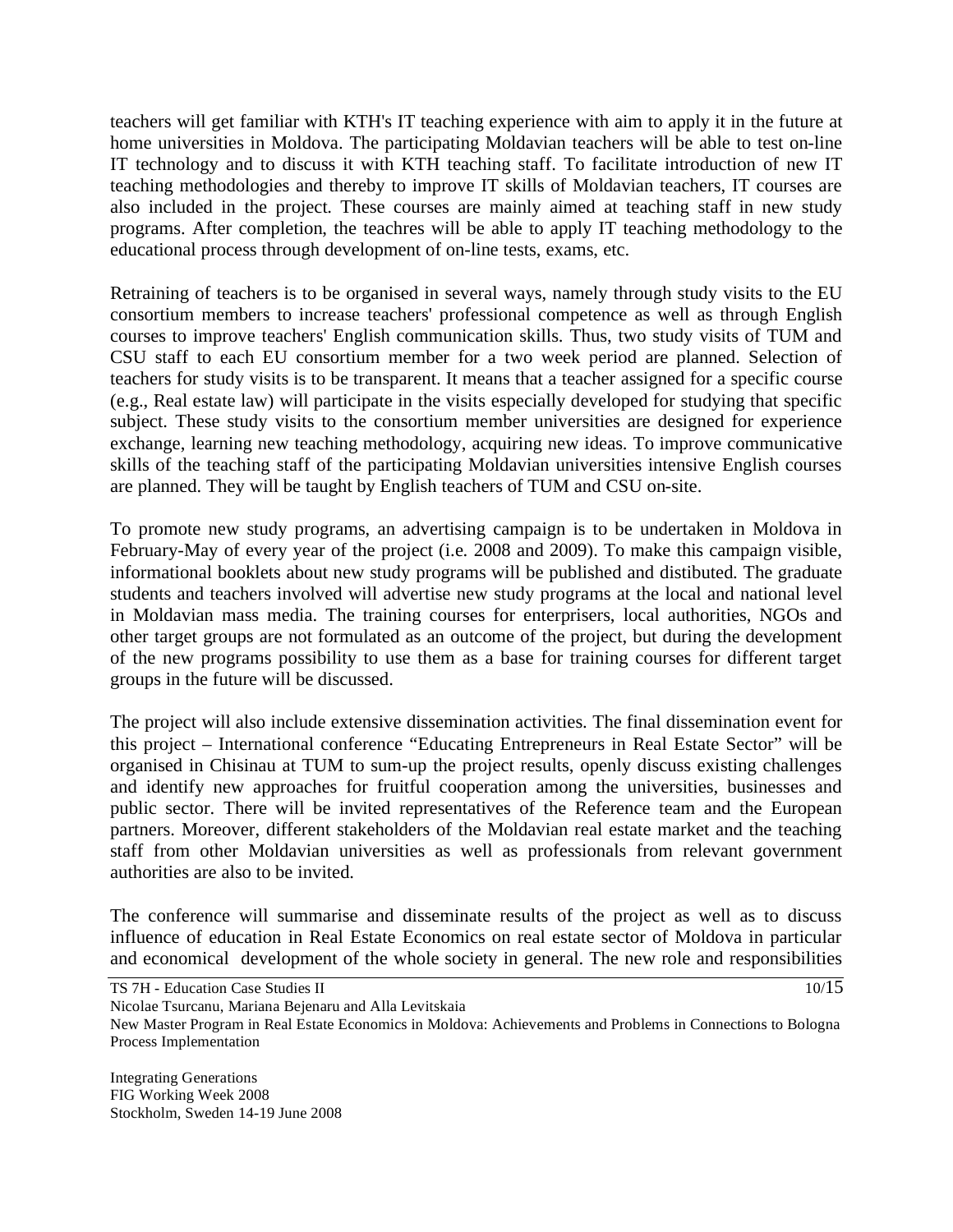of the modern universities will also be discussed. Representatives, in the first place, from other relevant Universities, the Ministry of Education, Youth and Sports, as well as from the real estate companies all over Moldova will be invited. Moreover, international experts will also be invited to deliver a key note presentations. Moldavian mass media is to be invited to the Conference in order to deliver the project results to wider audience and increase public awareness about new study programs. After the project is completed, the Centres on Real Estate Economics created at TUM and CSU will carry out dissemination activitivies for promoting the importance of education in Real Estate Economics for Moldova.

The state will support new Master and Bachelor programs by allocating the special funds for future students. In particular, it means that new study programs (Master and Bachelor) shall be accreditated by the Ministry of Education, Youth and Sports (MEYS). After successful approval and introduction of the programs at both universities, it will be financed on regular base as other study programs at the target universities. Moreover, the project will be sustainable since MEYS is in favour of this project. Since new study programs will meet the modern requirements of the society, we expect the high interest among potential students to enter these programs. Besides, we expect high interest for the programs from potential employers (i.e. stakeholders of real estate market of Moldova). Therefore, we assume that most students will enter the programs on selfpaid basis.

Meanwhile the established Centres on Real Estate Economics will ensure their own sustainability by providing retraining courses for professionals from private sector and other relevant governmental authorities.

Furthermore, the program will be sustainable as new curricula and courses are to be developed in accordance with the educational standards of Moldova and the requirements from professional practice. It will be achieved through involvement of the representatives of the MEYS and professionals into the Reference team. Trained teaching staff, involvement of administration and establishment of the Centre at each university will guarantee institutional sustainability of the project.

It is assumed that:

- retrained teachers continue to work at TUM and CSU;

- TUM and CSU are strongly interested in the project and will ensure its implementation by all possible ways, i.e. recognition of all new courses by the Universities' Administrations; assistance in the teaching activities, involving additional academic staff members as necessary; use of the Universities infrastructures.

The activities foreseen in the project go in line with both the general policy of the MEYS and the Universities' Development Plans, which make the far going goals of the project well-based. The involvement of the students graduated from KTH in teaching process of TUM and CSU will assure further development of the new programs and application of modern teaching

 $11/15$ 

Nicolae Tsurcanu, Mariana Bejenaru and Alla Levitskaia

TS 7H - Education Case Studies II

New Master Program in Real Estate Economics in Moldova: Achievements and Problems in Connections to Bologna Process Implementation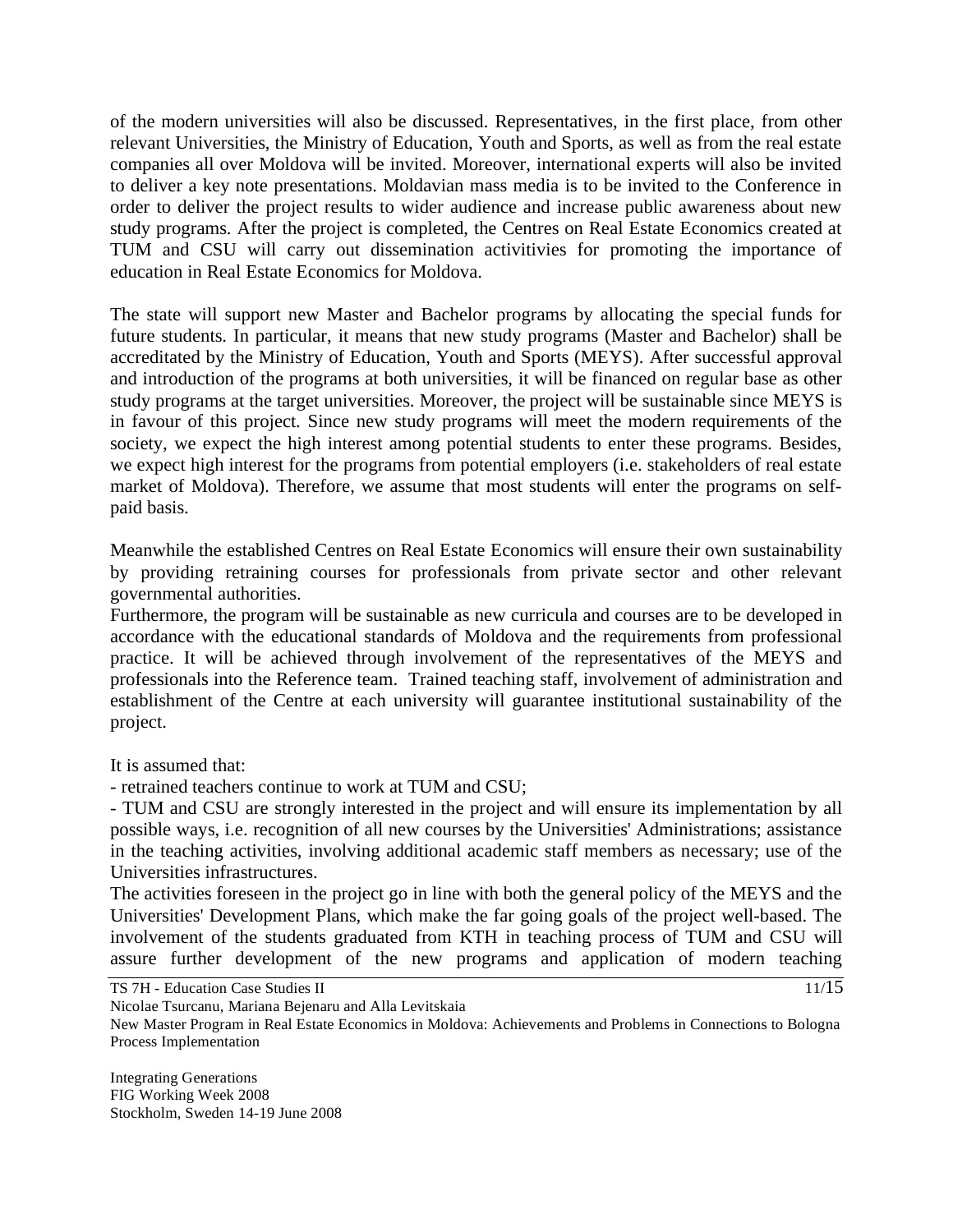methodologies. The students graduated from the KTH International Master programme will become a bridge between the consortium Universities and will broaden international cooperation in education and R&D.

The Centres on Real Estate Economics will continue its activities after the project ends. The training courses at the Centres that are foreseen in the future will be run on commercial base and, therefore, will ensure own financial sustainability. The leading position of the involved partner Universities and its experience in professional education is one more valuable asset. The cooperation between Moldavian and EU consortium members will continue after the end of the project through academic support of the study programs at each Moldavian university within own capacity of every consortium member. Educational cooperation will be extended to the research area in the future.

Quality control and monitoring of the project are to be carried out in several ways, namely through the permanent control of the co-ordinator and the project management team, TUM and CSU administrations. It has been agreed that partners will circulate summary following each meeting and progress reports. The project will start with a kick-off meeting, which important task will be to define evaluation criteria, based on the achievement indicators set out in the logical framework matrix, and these will be applied to the development and progress of the project as well as to the outcomes.

Tthe partners have agreed that each local participant involved into the project will report his/her activities to the local coordinator who is responsible for monitoring of all activities in Moldova and for reporting all activities to the University administrations and preparing the progress report together with the project coordinator. While implementing all courses, the students will get the feedback forms, where they will be able to provide their comments and suggestions. These feedback forms will be further reviewed in order to improve or change the courses or materials.

The coordinator of the project is responsible for day-to-day control of all activities. He is required to stay in contact with all consortium members to follow the project implementation and to possess sufficient information. Additionally, a monitoring visit by a project co-ordinator (KTH) will be undertaken in October 2008. This onsite monitoring visit is to assess quality of the results produced up to the date and as a preventive measure to ensure the high quality of the following activities. The program of the monitoring visit includes:

- Interviews with Partner Universities Administrations, teachers and students
- Meeting with the local project management team
- Meetings with the project participants
- Survey of extent of use the created Centres facilities by teachers and students
- Survey of study program and teaching materials.

After the monitoring visit the project co-ordinator will perform monitoring review of the results

TS 7H - Education Case Studies II

Nicolae Tsurcanu, Mariana Bejenaru and Alla Levitskaia

New Master Program in Real Estate Economics in Moldova: Achievements and Problems in Connections to Bologna Process Implementation

Integrating Generations FIG Working Week 2008 Stockholm, Sweden 14-19 June 2008 12/15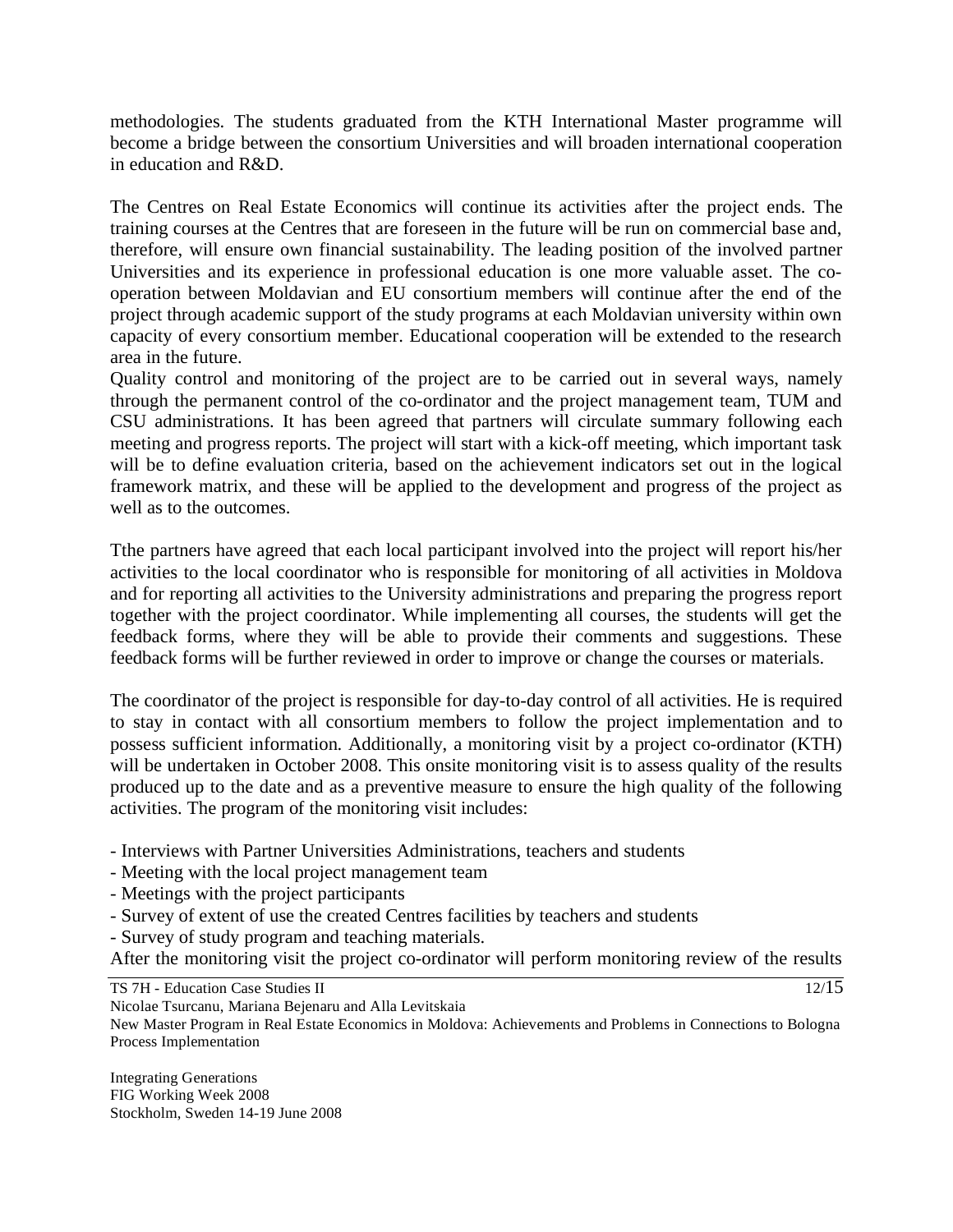achieved and produce a special report, which will be circulated among all partners. Furthermore, internal and external accreditations are also included in the project activities. Internal accreditation of new study programs will be undertaken by the University's Council of each university. To insure a quality of new Master and Bachelor programs (curriculum and courses) on national level, an accreditation procedure for these programs by the Ministry of Education, Youth and Sports is foreseen. It will jointly be undertaken by both Moldavian universities during the second year of the project in order the programs to be introduced by September 2009. A local management team of each university will be responsible for co-ordination and implementation of this activity while the overall supervision of accreditation procedures is responsibility of the local coordinator.

Moreover, inter TEMPUS project coaching will be performed to ensure the quality of the outcomes produced. This will include one visit of the project coordinator of another on-going TEMPUS project in the relevant field. Sustainable development of the real estate market requests new professionals to contribute to this development process. Partially this problem is solved due to support from Swedish Government.

Starting from 2000 KTH is training young professionals from Moldova (4-5 persons per year) within the Land Management Master program by opening in Moldova a new master program and developing the existing programs, we create new opportunities for development of real estate market. It is of great importance to mention that these activities are sustained by partners from EU (KTH from Sweden and TU Delft) within a TEMPUS project.

According to the project, at Technical University of Moldova three new courses will be introduced and a new master program with 13 new sources. At Comrat State University three new courses will be also introduced. Two new computer classes will be established, having as objective real estate market analysis and research. A part of the teaching staff, responsible for the new courses, will have the possibility to know the experience of European partners, within study visits to partner universities.

At the moment the implementation of the project objectives is with success. After approval of the curriculum and analytic programs after recommendations from partner universities, allow to start the new master program in September 2008. It was decided that Comrat State University will be specialized in rural real estate economics and students from this university will have the possibility to continue their master studies at TUM or KTH, if they will past the tests. New Master and Bachelor programs in Real estate economics at TUM and CSU are of a great demand due to the ever growing activities on the real estate market of Moldova.

TS 7H - Education Case Studies II

13/15

Nicolae Tsurcanu, Mariana Bejenaru and Alla Levitskaia New Master Program in Real Estate Economics in Moldova: Achievements and Problems in Connections to Bologna Process Implementation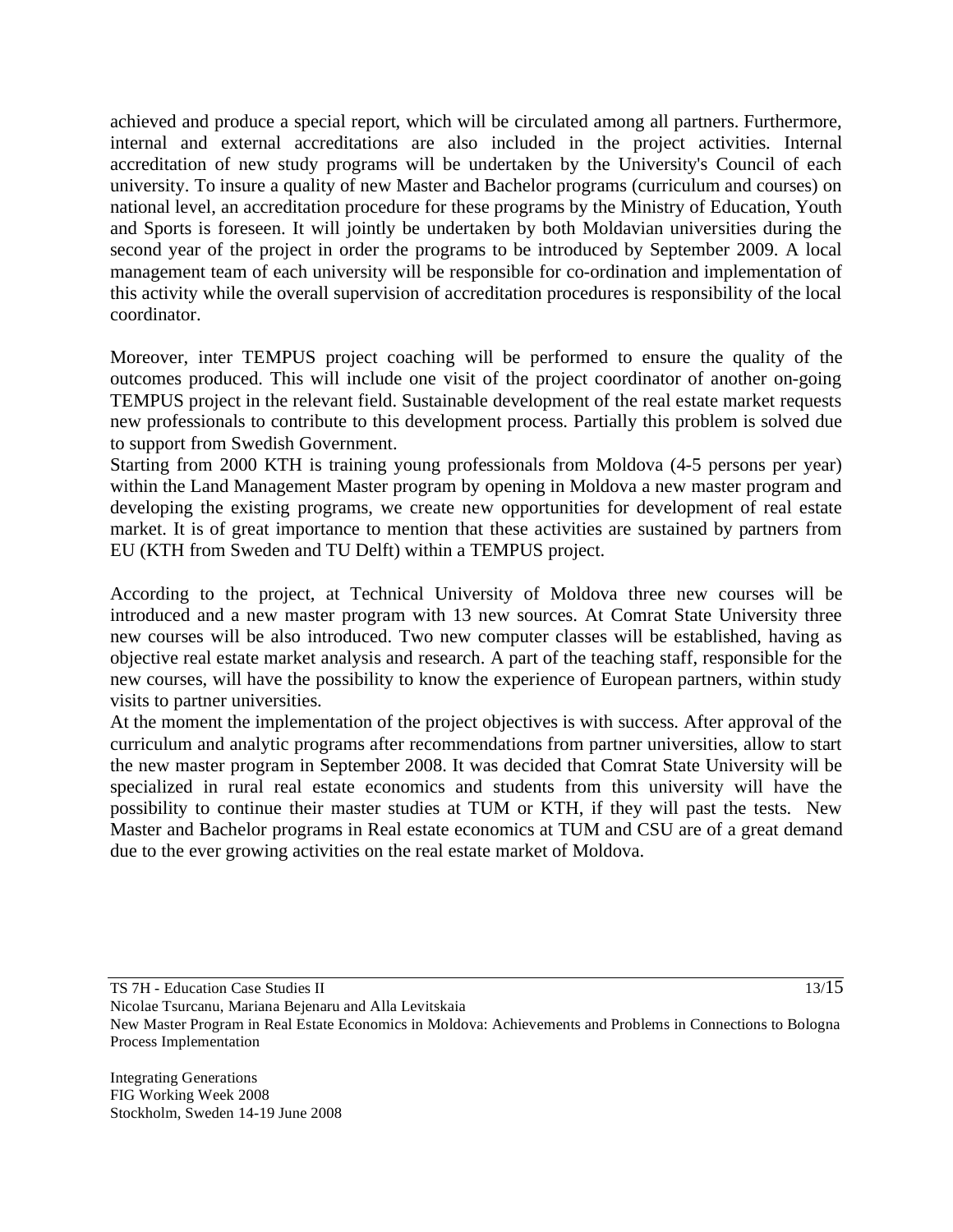### **BIOGRAPHICAL NOTES**

#### **Nicolae Turcanu**

Phd in economics, dean of Faculty Engineering Economy and Business, Tehcnical University of Moldova, member of Asosiation of Economists from Republic of Moldova, Publications at the international conferences in Republic of Moldova, Ukraine and Russia

### **Mariana Bejenaru**

Senior lecturer department Real Estate Economics and Management, Tehcnical University of Moldova.

### **Alla Levitskaia**

Phd in economics, conferenciar (docent) of Economy Department, Comrat State University, member of Asociation of Youg Managers from Republic of Moldova, Publications at the international conferences in Republic of Moldova, Ukraine and Romania

TS 7H - Education Case Studies II Nicolae Tsurcanu, Mariana Bejenaru and Alla Levitskaia New Master Program in Real Estate Economics in Moldova: Achievements and Problems in Connections to Bologna Process Implementation